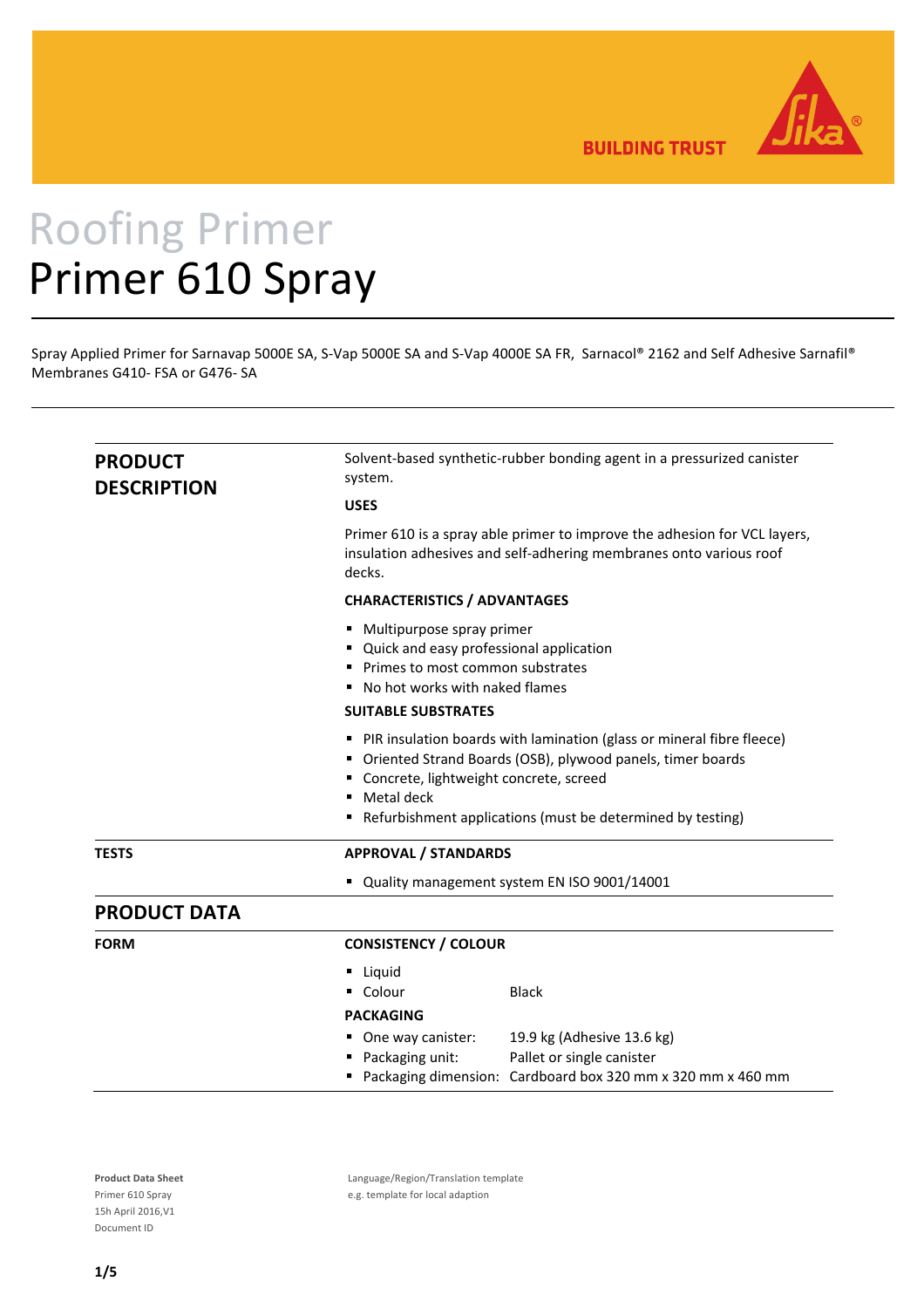| <b>STORAGE</b>        |                                                                                                                                                                                                                | <b>STORAGE CONDITIONS</b>                                       |  |  |  |  |
|-----------------------|----------------------------------------------------------------------------------------------------------------------------------------------------------------------------------------------------------------|-----------------------------------------------------------------|--|--|--|--|
|                       |                                                                                                                                                                                                                | Store in dry conditions at temperatures between +5 °C to +30 °C |  |  |  |  |
|                       | <b>SHELF-LIFE</b>                                                                                                                                                                                              |                                                                 |  |  |  |  |
|                       | 12 months from date of production if stored properly in original, unopened<br>and undamaged sealed container. Expiry date on container. The adhesive<br>will have a limited life once the container is opened. |                                                                 |  |  |  |  |
| <b>TECHNICAL DATA</b> | <b>CHEMICAL BASIS</b>                                                                                                                                                                                          |                                                                 |  |  |  |  |
|                       | Synthetic Rubber/Resin                                                                                                                                                                                         |                                                                 |  |  |  |  |
|                       | <b>APPLICATION FIGURES</b>                                                                                                                                                                                     |                                                                 |  |  |  |  |
|                       | <b>Temperature</b>                                                                                                                                                                                             | Approx. Open Time T <sub>gel</sub>                              |  |  |  |  |
|                       | $+30^{\circ}$ C                                                                                                                                                                                                | 10 minutes                                                      |  |  |  |  |
|                       | $+20^{\circ}$ C                                                                                                                                                                                                | 20 minutes                                                      |  |  |  |  |
|                       | $+10^{\circ}$ C                                                                                                                                                                                                | 30 minutes                                                      |  |  |  |  |
|                       | $+5^{\circ}$ C                                                                                                                                                                                                 | 40 minutes                                                      |  |  |  |  |

## **SYSTEM INFORMATION**

**APPLICATION DETAILS CONSUMPTION**

Consumption depends on the roughness and absorbency of the substrate and ranges from 75 g/m<sup>2</sup> - 125 g/m<sup>2</sup> on closed substrates to 200 g/m<sup>2</sup> on very absorbent substrates. One single canister can cover from 150 to 200  $m<sup>2</sup>$  depending on application and substrate.

#### **SUBSTRATE QUALITY**

The substrate must offer sufficient cohesive and structural strength.

### **SUBSTRATE PREPARATION**

The substrate must be resistant to solvent, firm, clean, dry, free of chemicals oil and grease. Metal must be cleaned with Sarna Cleaner, Sarnafil Seam Cleaner, T Prep, T Cleaner or L100 before the primer is applied.

#### **COMPATIBILITY**

Do not use on the below substrates:

- **EPS/XPS insulation boards**
- **Copper plate**
- Waterproofing membranes (thermoplastics/elastomers)

**Product Data Sheet** SIKA LIMITED

Primer 610 Spray

15th April 2016, V1

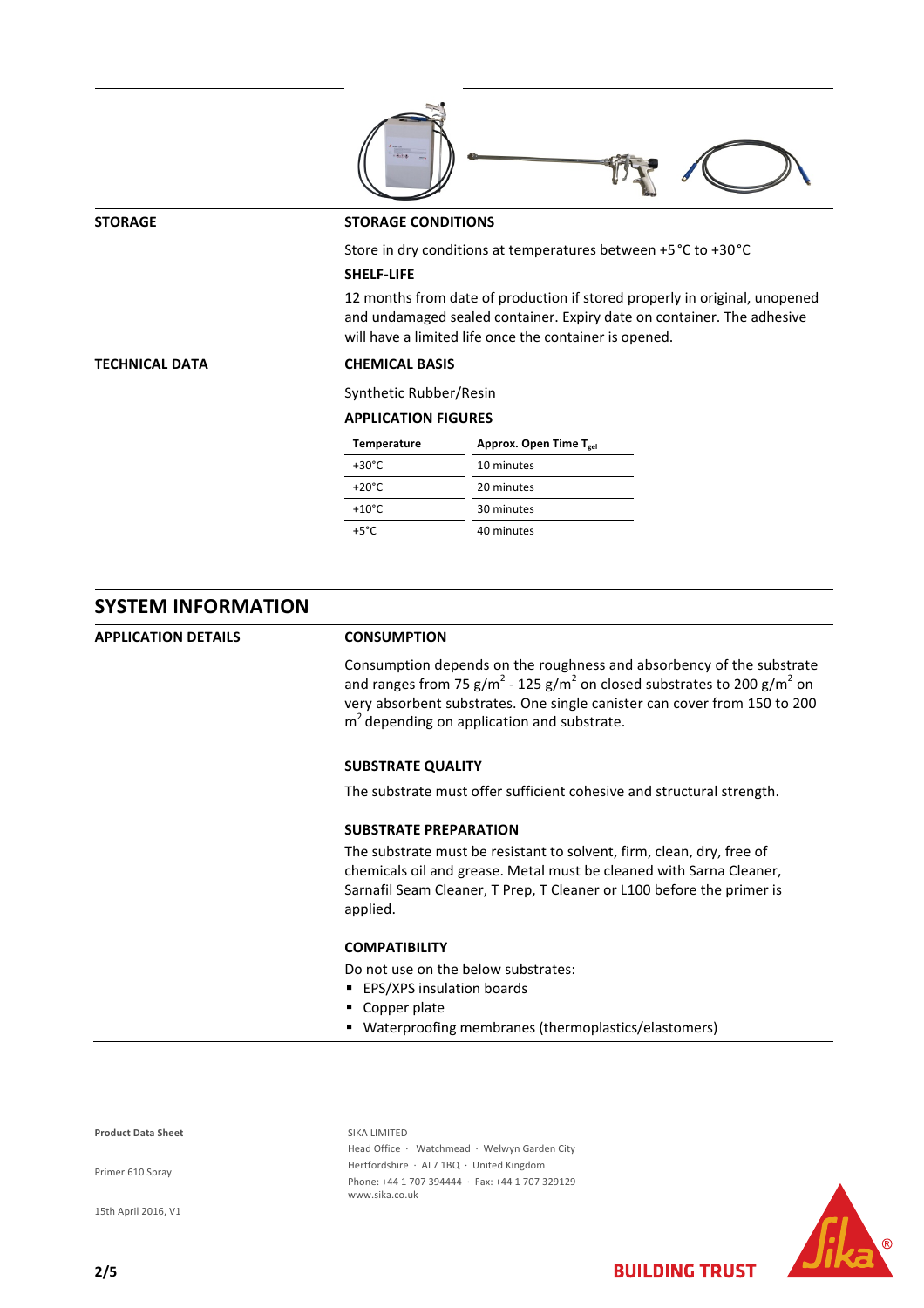### **APPLICATION METHOD GENERAL INFORMATION**

Based on the valid installation instructions of the relevant roof waterproofing membrane.

The canister and gun will remain usable after opening. However if it used intermittently the primer in the hose and gun may require purging with approx. 250ml of primer through the system. If the canister and gun have been left for a prolonged period and appear blocked then it may require flushing with the Sika Canister Flushing System.

Once the canister is empty, the gun/hose can be transferred to a new canister.

#### **CANISTER SET‐UP**

It is important to set‐up your Primer 610 Spray Canister Adhesive correctly before use to ensure the best possible performance and to avoid leakage or system failure.



#### **CANISTER MAINTENANCE GUIDE**

Once work has been completed, ensure the valve on the canister remains open. Failure to do this may cause the primer to block the hose.



**01.** Turn the spray-gun off by turning the black valve clockwise until it is fully closed.

**02.** Unscrew the spray-tip and the end of the spray-gun. Clean the spray‐tip and the end of the spray‐gun with Flushing Spray Cleaner or Sarna Cleaner/L100 using a soft nylon brush to ensure that the aperture is clear. This is essential. Failure to clean the spray-tip and the end of the spray‐gun may result in damage to the aperture and prevent the system from working.

> Place the spray‐tip and locking‐nut in a container with a small amount of Flushing Spray or Sarna Cleaner/L100 until it is needed again. Ensure the container is closed and airtight.

**Product Data Sheet** SIKA LIMITED

Primer 610 Spray

15th April 2016, V1

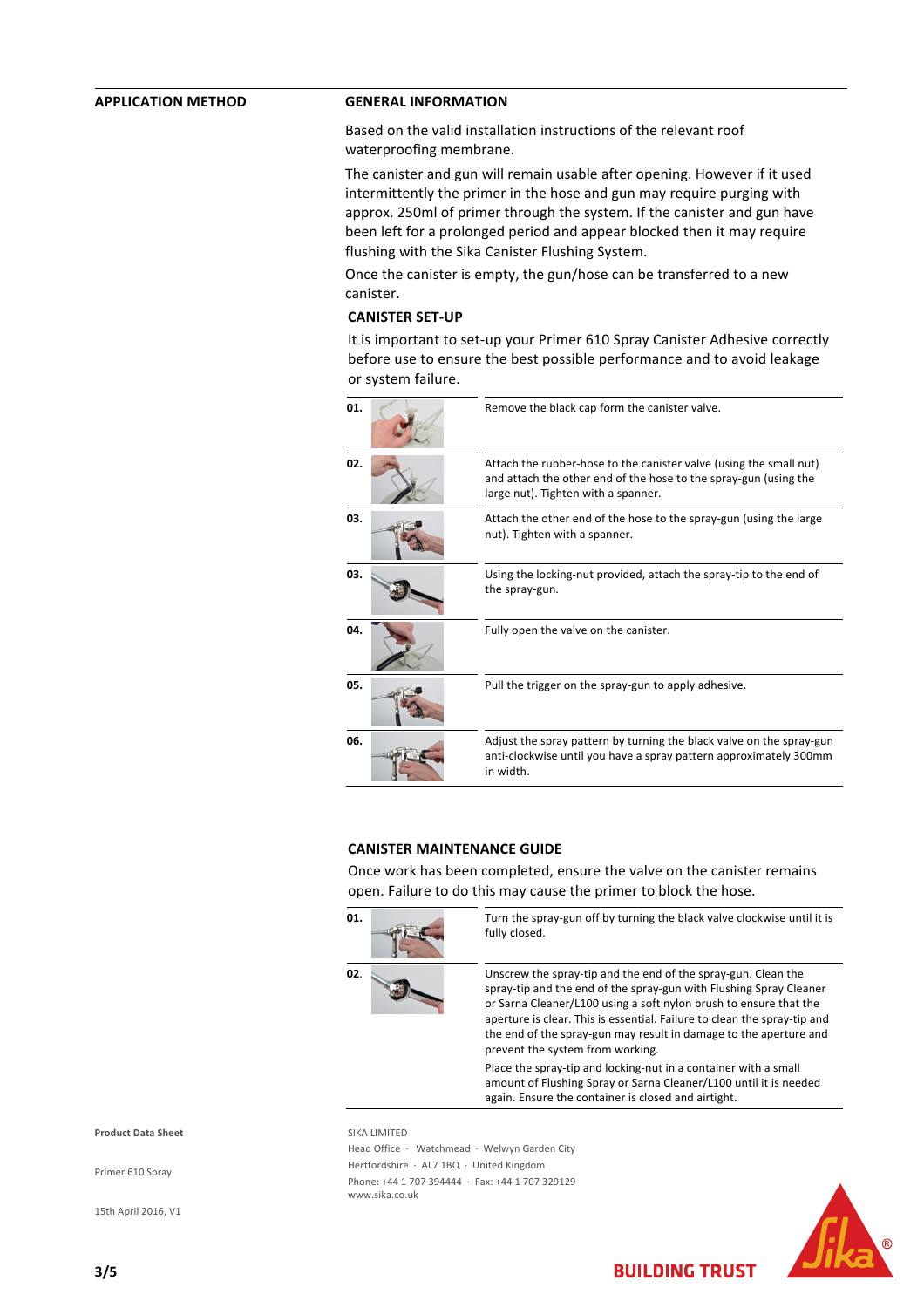## **CANISTER FLUSHING SYSTEM**

| 01. | Ensure the valve on the canister is completely turned off before<br>attaching the assembly.                                                                                                                                                         |
|-----|-----------------------------------------------------------------------------------------------------------------------------------------------------------------------------------------------------------------------------------------------------|
| 02. | Unscrew the hose from the canister valve.                                                                                                                                                                                                           |
| 03. | Attach the assembly to the valve. Ensure the assembly remains<br>upright whilst you tighten the nut on it. Attach the hose to the<br>assembly. Ensure the assembly remains upright whilst you tighten<br>the hose.                                  |
| 03. | Check the tap on the assembly is off before applying the Flushing<br>Spray Cleaner. Screw the Flushing Spray Cleaner into the hose and<br>open the red valve.                                                                                       |
| 04. | Aiming the gun into a waste container, apply pressure to the trigger<br>on the gun to push cleaner trough the hose and gun until the<br>adhesive starts to dispense. Keep pressure on the trigger until the<br>hose and gun are thoroughly cleaned. |
|     |                                                                                                                                                                                                                                                     |

#### **CANISTER DISPOSAL SYSTEM**

|                                       | 01.                                                                                                                                                                                                                         | The Primer 610 Spray canister contains compressed gas. It should be<br>emptied by carefully opening the valve, which will release any<br>excess adhesive and/or pressure.<br>Allow any excess adhesive and/or pressure to fully escape into a<br>suitable container. Leave the valve open. |                                                                                                                                   |  |
|---------------------------------------|-----------------------------------------------------------------------------------------------------------------------------------------------------------------------------------------------------------------------------|--------------------------------------------------------------------------------------------------------------------------------------------------------------------------------------------------------------------------------------------------------------------------------------------|-----------------------------------------------------------------------------------------------------------------------------------|--|
|                                       |                                                                                                                                                                                                                             |                                                                                                                                                                                                                                                                                            |                                                                                                                                   |  |
|                                       |                                                                                                                                                                                                                             |                                                                                                                                                                                                                                                                                            | Once the canister is empty and completely depressurized, the<br>circular disk can be pierced using a non-ferrous bar/rod.         |  |
|                                       |                                                                                                                                                                                                                             | requirements                                                                                                                                                                                                                                                                               | Allow any remaining adhesive to cure. The empty depressurized<br>canister should be disposed/recycled in accordance to regulatory |  |
|                                       |                                                                                                                                                                                                                             |                                                                                                                                                                                                                                                                                            |                                                                                                                                   |  |
| <b>TOOL CLEANING</b>                  | Tools and equipment must be cleaned with Flushing Spray or Sarna<br>Cleaner/L100 immediately after use.                                                                                                                     |                                                                                                                                                                                                                                                                                            |                                                                                                                                   |  |
|                                       | Purging the primer through the hose & application gun (approx. 250ml) may<br>be necessary if it has stood for a long period. Alternatively flush the hose<br>and application gun with the adaptor valve and Flushing Spray. |                                                                                                                                                                                                                                                                                            |                                                                                                                                   |  |
| <b>NOTES ON INSTALLATION / LIMITS</b> | Installation works to be carried out only by trained Sika Roofing Contractors.                                                                                                                                              |                                                                                                                                                                                                                                                                                            |                                                                                                                                   |  |
|                                       | Temperature limits for the installation of the primer:                                                                                                                                                                      |                                                                                                                                                                                                                                                                                            |                                                                                                                                   |  |
|                                       | ■ Substrate temperature:                                                                                                                                                                                                    |                                                                                                                                                                                                                                                                                            | At least +5 °C                                                                                                                    |  |
|                                       | Ambient temperature:                                                                                                                                                                                                        |                                                                                                                                                                                                                                                                                            | At least +5 °C                                                                                                                    |  |

Installation of some ancillary products, e.g. contact adhesives / cleaners is limited to temperatures above +5 °C. Please observe information given by Product Data Sheets.

Special measures may be compulsory for installation below +5 °C ambient temperature due to safety requirements in accordance with national regulations.

**Product Data Sheet** SIKA LIMITED

Primer 610 Spray

15th April 2016, V1